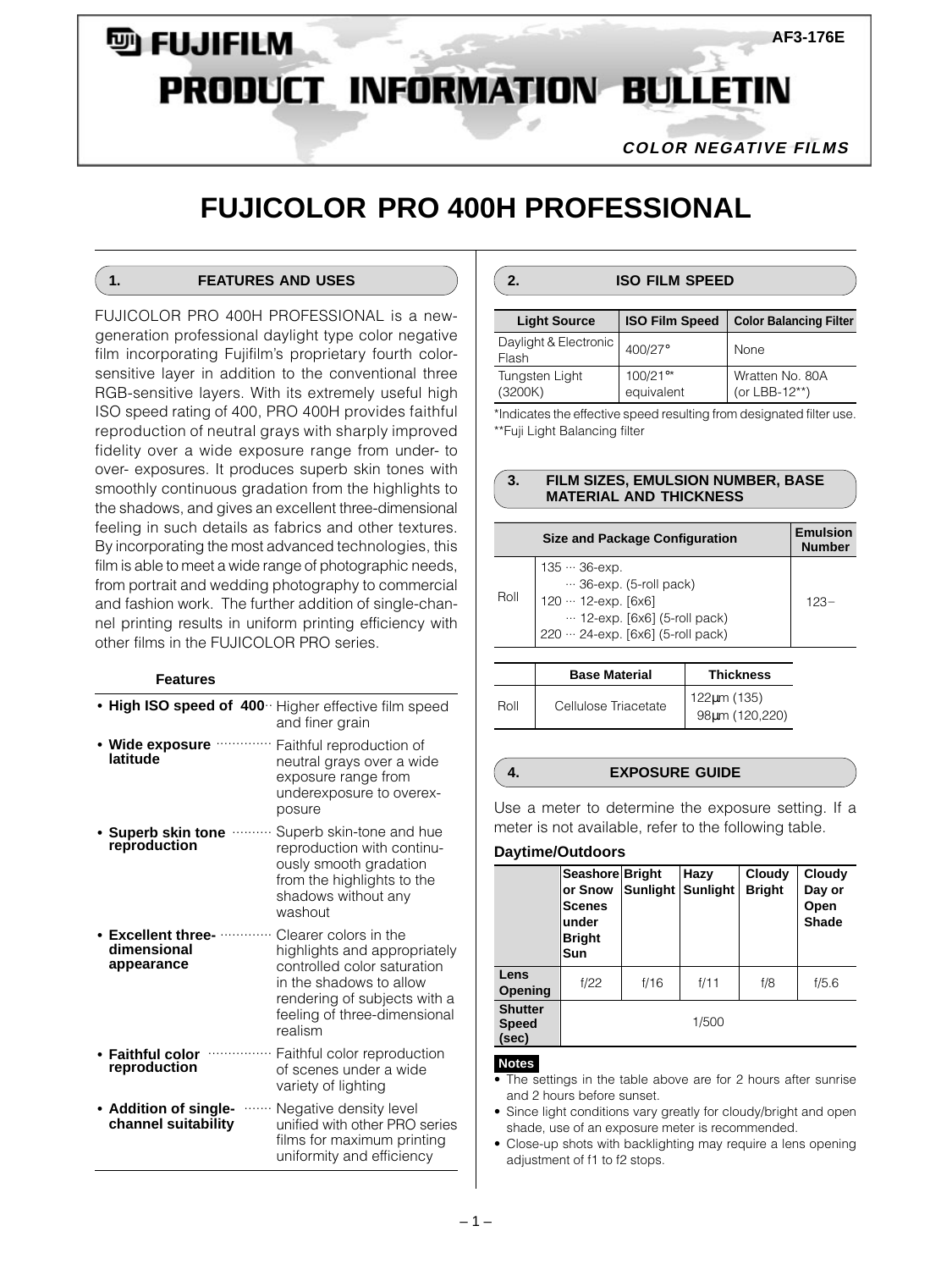| Light<br><b>Condition</b>               | <b>Fine</b><br>Weather<br><b>Daytime</b><br><b>Indoor</b><br><b>Scenes</b> | <b>Nighttime</b><br><b>Indoor</b><br><b>Scenes</b><br>(under<br>fluores-<br>cent light) | <b>Evening</b><br><b>Scenes</b> | <b>Night</b><br><b>Scenes</b> |
|-----------------------------------------|----------------------------------------------------------------------------|-----------------------------------------------------------------------------------------|---------------------------------|-------------------------------|
| Lens<br>Opening                         | $f/2.8$ to 4                                                               | $f/2$ to 2.8                                                                            | $f/2.8$ to 4                    | $f/2$ to 2.8                  |
| <b>Shutter</b><br><b>Speed</b><br>(sec) | 1/60                                                                       | 1/30                                                                                    | 1/60                            | 1/30                          |

#### **Low Light Exposure**

#### **5. EXPOSURE FOR VARIOUS LIGHT CONDITIONS**

## **Daylight**

Under usual daylight conditions, color balancing filters are not necessary, but the following exposure conditions may require the indicated filters.

| <b>Subject Conditions</b>                                                                       | <b>Filter</b>                      |
|-------------------------------------------------------------------------------------------------|------------------------------------|
| Fair weather/open shade and shaded<br>landscapes                                                | Wratten filter<br>No. 2C (SC-39*)  |
| Bright distant scenes, snow landscapes,<br>seaside scenes, aerial scenes and open<br>landscapes | Wratten filter<br>No. 1A (SC-40M*) |

\* Fuji Sharp-cut Filter (Ultraviolet)

For excessively high or low color temperatures, use of the color balancing filters is recommended.



### **Electronic Flash**

- Electronic flash produces light similar to daylight, so filters are not needed. However, the possibility of undesirable effects on color balance, due to various factors (the type of flash used and amount of time used, etc.) should be taken into consideration. Test exposures are recommended.
- If shutter speeds slower than 1/60 second are used, light from non-flash sources, such as room lighting, may cause color imbalances. Make test exposures.
- The use of a flash meter is advisable, but the following formula can also be used to obtain satisfactory lens opening.

Lens Electronic Flash Guide Number (at ISO 400) Aperture = ———————————————————————— (f-number) Electronic Flash-to-Subject Distance (meters or feet)

When using an auto flash unit, the ISO film speed setting should be set to 400. Since the amount of light on the subject may vary according to amount of light reflected from surrounding surfaces and other factors, follow the instructions provided with the flash unit.

## **Flash Bulbs**

With blue flash bulb exposures, compensating filters are unnecessary. With clear flash bulbs, however, use a Wratten filter No. 80C (Fuji LBB-8\* filter) and increase the lens opening by +1 stop. However, since the light quality may vary with the bulb type and the manufacturer and the amount of light may vary with the lighting equipment and diffusion technique, test exposures should be made with the equipment being used.

\* Fuji Light Balancing Filter

#### **Daylight Photoflood/Photo-Reflector Lamps**

- Daylight-type photoflood or photo-reflector lamp output may be lower than that indicated by the exposure meter. It is recommended to compensate for the difference by increasing the exposure time (by lowering the shutter speed) or by increasing the lens opening. Whenever possible, test exposures are recommended.
- Other factors that should be considered when determining the exposure settings are lamp configuration, length of time used and line voltage, as they may affect lamp output and color balance.

## **Fluorescent Lamps**

When photographing under fluorescent lamps, it is recommended that a shutter speed range of 1/30 to 1 second be used to prevent influence from lamp flicker.

#### **Tungsten Lamps**

When using 3200K tungsten lighting, use a Wratten filter No. 80A (Fuji LBB-12\* filter) and increase the lens opening by +2 stops. In the case of cameras with TTL metering, there is no need for additional exposure compensation.

\* Fuji Light Balancing Filter

#### **6. LONG EXPOSURE COMPENSATION**

For exposures of 4 seconds or more, the exposure compensations indicated in the table below is required. No exposure color balance compensation is required for exposures within a shutter speed range of 1/4000 to 1 second.

#### **Exposure Compensation Table**

| <b>Exposure Time (sec)</b>                   | 1/4000 to 1 |             | 16        |
|----------------------------------------------|-------------|-------------|-----------|
| <b>Exposure Correction</b><br>(Lens Opening) | None        | $+1/2$ stop | $+1$ stop |

(Exposure time longer than 16 seconds is not recommended.) The + sign indicates an increase in the lens opening.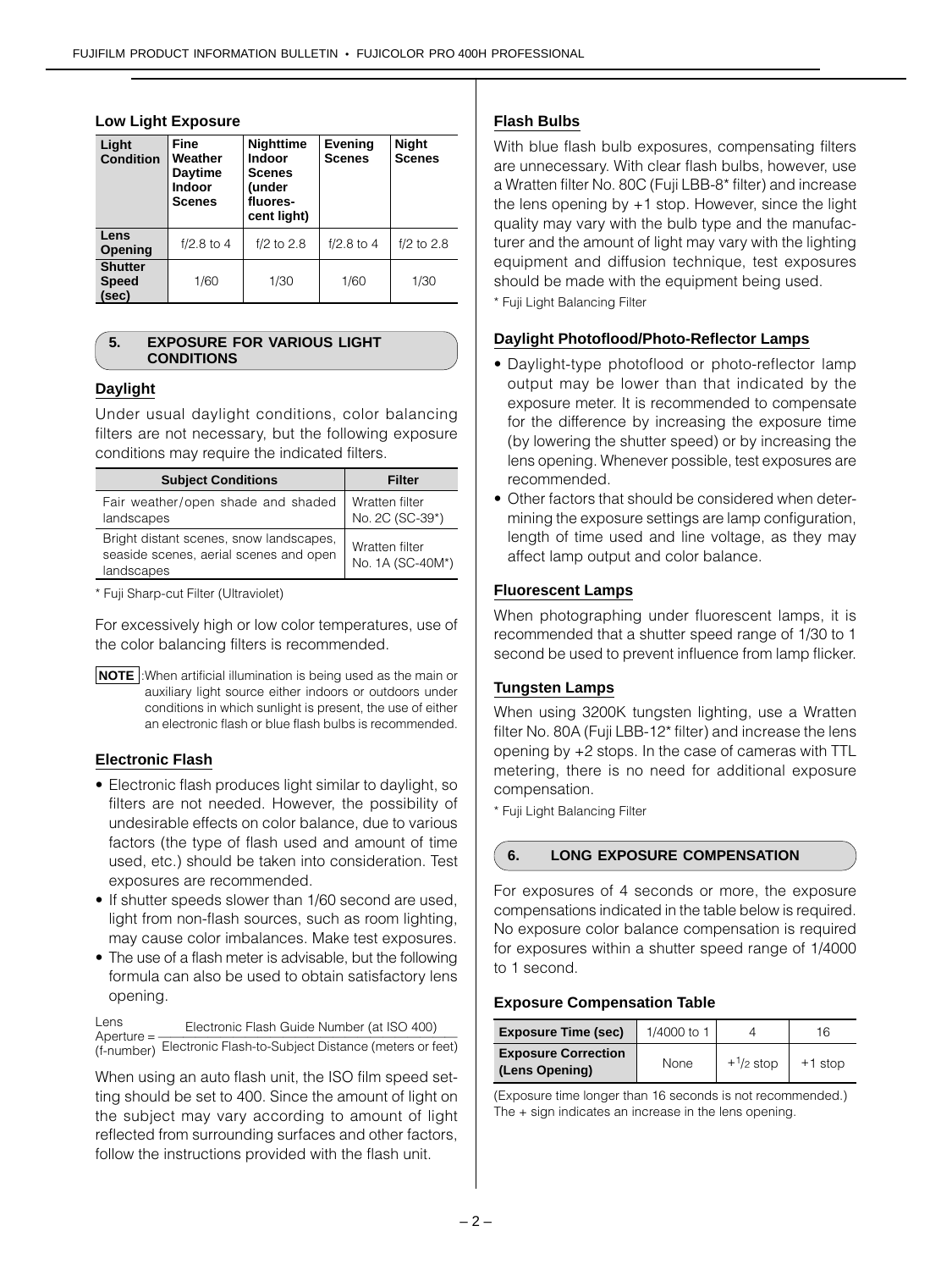## **7. EXPOSURE PRECAUTIONS**

When using an accessory such as a reflector umbrella. reflector or diffuser to control light intensity or diffuse the light, make sure that no change has occurred in the color or composition of the accessory's materials or reflective surface, and that the color of the light has not been altered by the material.

### **8. UNPROCESSED FILM HANDLING/STORAGE**

## **HANDLING**

- Expose film before the expiration date indicated on the film package and process as soon as possible after exposure.
- When removing film stored at low temperatures (in a refrigerator or freezer, etc.), allow it to reach room temperature before opening it. Opening film while it is still cold may cause condensation to form on the film surface, causing color changes or the emulsion to become more susceptible to scratches.
- Roll film should be loaded and unloaded quickly and away from direct sunlight.
- Film loaded in cameras should be exposed and processed promptly.
- X-rays inspection machines used to inspect checkedin baggage at airports can cause fogging of film. Put both exposed and unexposed film into carry-on baggage (preferably in a transparent plastic bag or a net bag that allows the film to be seen). Because of the increasing number of airports using strong X-ray machines for carry-on baggage, it is recommended that you remove film from your carry-on baggage and request a visual (manual) inspection of your film.
- Film fogging may occur near X-ray equipment used in hospitals, factories, laboratories and other places where radiation is used. Always keep film away from sources of radiation.

# **STORAGE**

Storing exposed or unexposed film under hot and humid conditions may adversely affect the speed, color balance and physical properties of the film. Although it is best to store film at a low temperature, for practical purposes, film should be stored as follows:

| Short-term<br><b>Storage</b> | Store at a place (cool and dark)<br>away from direct sunlight or high<br>temperatures and humidity. |
|------------------------------|-----------------------------------------------------------------------------------------------------|
| Long-term<br><b>Storage</b>  | Store at 10°C (50°F) or below                                                                       |

• New building materials, newly manufactured furniture, paints and bonding agents may produce gases which could affect photographic film. Do not store film, lightproof boxes containing film or cameras or film holders loaded with film near these materials.

• Film should be sealed in plastic bags\* prior to cold storage When taken out of cold storage, film should be allowed to reach room temperature before opening by letting it stand over 3 hours (for refrigerated film) or over 6 hours (for frozen film).

\* Polyester, polystyrene, polyethylene, polypropylene, etc.

# **9. PROCESSING**

This film is designed for processing by Process C-41 or its equivalent, as well as Fujifilm Process CN-16.

#### **10. CONTROL STRIPS**

Use FUJICOLOR NEGATIVE FILM CONTROL STRIPS to manage processing performance.

## **11. PROCESSED FILM HANDLING AND STORAGE**

Since the purpose of film is to provide a long-term record of memorable events, as much effort as possible has been made to use materials that exhibit the least amount of change over time, but the effects of light, heat, atmospheric oxygen, contaminant gases, humidity and mold cannot be completely avoided. It is possible, however, to minimize change in the photographic image or base material by maintaining appropriate storage conditions, such as those used by museums and art galleries. Temperature and humidity control is the most important key to minimizing the change that occurs in film. Films stored in the dark under the following conditions may be expected to show almost no change over time.

| <b>Storage Period with</b><br><b>Almost No Change</b> | Temperature | <b>Relative Humidity</b> |
|-------------------------------------------------------|-------------|--------------------------|
| More than 20 years                                    | Below 10°C  | $30\% - 50\%$            |
| $10 - 20$ years                                       | Below 25°C  | $30\% - 50\%$            |

- (1) Color negative film should be inserted into sleeves for storage. Furthermore, it is recommended that film, as well as prints, be placed into non-airtight\* containers made of paper, plastic\*\*, or metal designed for the storage of photographs.
	- \* To prevent film base (especially TAC base) decomposition, it is essential that the container or case be allowed to air out during one dry day each year.
	- \*\* Polyester, polystyrene, polyethylene, polypropylene, etc.
- (2) Processed film should be stored at a place as far away as possible from high temperatures, direct sunlight and other strong light and direct illumination. The following conditions are not desirable for the storage of film and should be avoided in the case of long-term storage: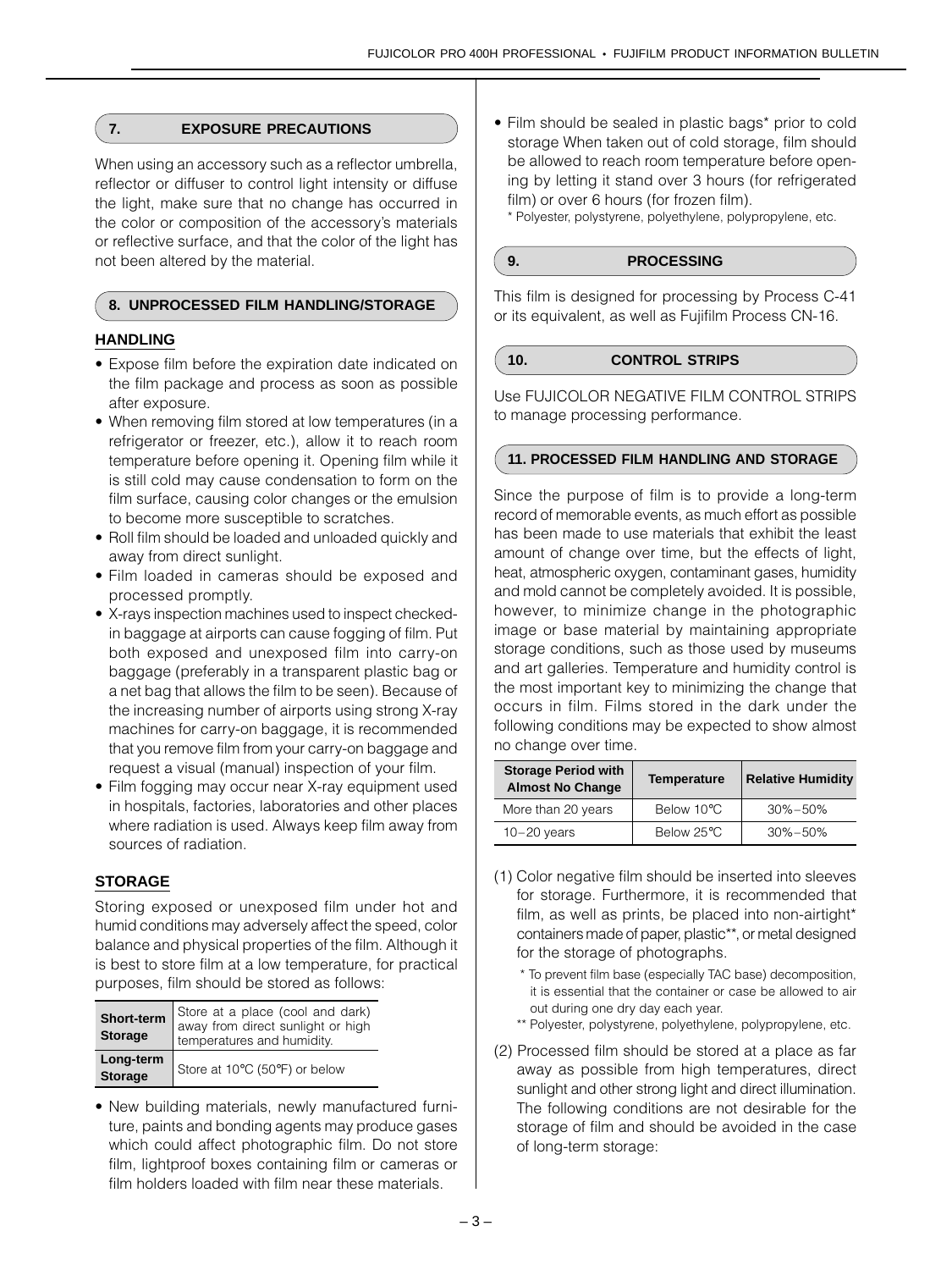• Storage in a closet lying against a wall that is exposed to cold, outside air (where condensation may form).

 $\overline{\phantom{a}}$  $\overline{\phantom{a}}$  $\overline{\phantom{a}}$  $\overline{\phantom{a}}$ ₹  $\overline{\phantom{a}}$  $\overline{\phantom{a}}$  $\overline{\phantom{a}}$  $\mathsf{I}$ 

• Storage in an attic or on top of a closet or cabinet near the ceiling (where high temperatures may form).

| <b>PACKAGING SPECIFICATIONS</b> |  |
|---------------------------------|--|
|                                 |  |

\* Packaging formats may vary in different markets.

| <b>Size</b> | Item                 | <b>Contents</b>                                                                                                                                                                                                                                                                             |
|-------------|----------------------|---------------------------------------------------------------------------------------------------------------------------------------------------------------------------------------------------------------------------------------------------------------------------------------------|
| 135         | Film Box             |                                                                                                                                                                                                                                                                                             |
|             | Plastic Case         | Same as the current product.                                                                                                                                                                                                                                                                |
|             | Cartridge            | <b>S FUJUFIL</b>                                                                                                                                                                                                                                                                            |
| 120         | Film Box             |                                                                                                                                                                                                                                                                                             |
|             | <b>Backing Paper</b> | (Before Exposure)<br>(After Exposure)                                                                                                                                                                                                                                                       |
|             |                      | 120   120   120   120   120   120  <br>120 120 120 120 121<br><b>TO FUJIFIUM</b> CN-16-C-41<br><b><i><u>B FUJIFILM</u></i></b><br>LOND IN SUBDUED LIGHT<br>INTALIEMEER/TECHNIC<br>GROSOM SZEXP<br>120<br>120 120 120 120 120<br><b>FUJICOLOR</b><br><b>II FUJICOLOR # #</b><br>DAYLIGH<br>٠ |
|             | Seal                 | <b>20 m 120</b><br>B FUJIFIU<br><b>A tas tas</b> $\leftarrow$ Backing Paper<br>PRO<br>400H<br>←End Seal<br><b>RO400</b><br>←Top Seal<br><sup>d</sup> iv succuti<br><sup>Vale</sup> ric Earl<br>120 12<br><b>INCOLOR</b><br><b>UJICOLOR</b>                                                  |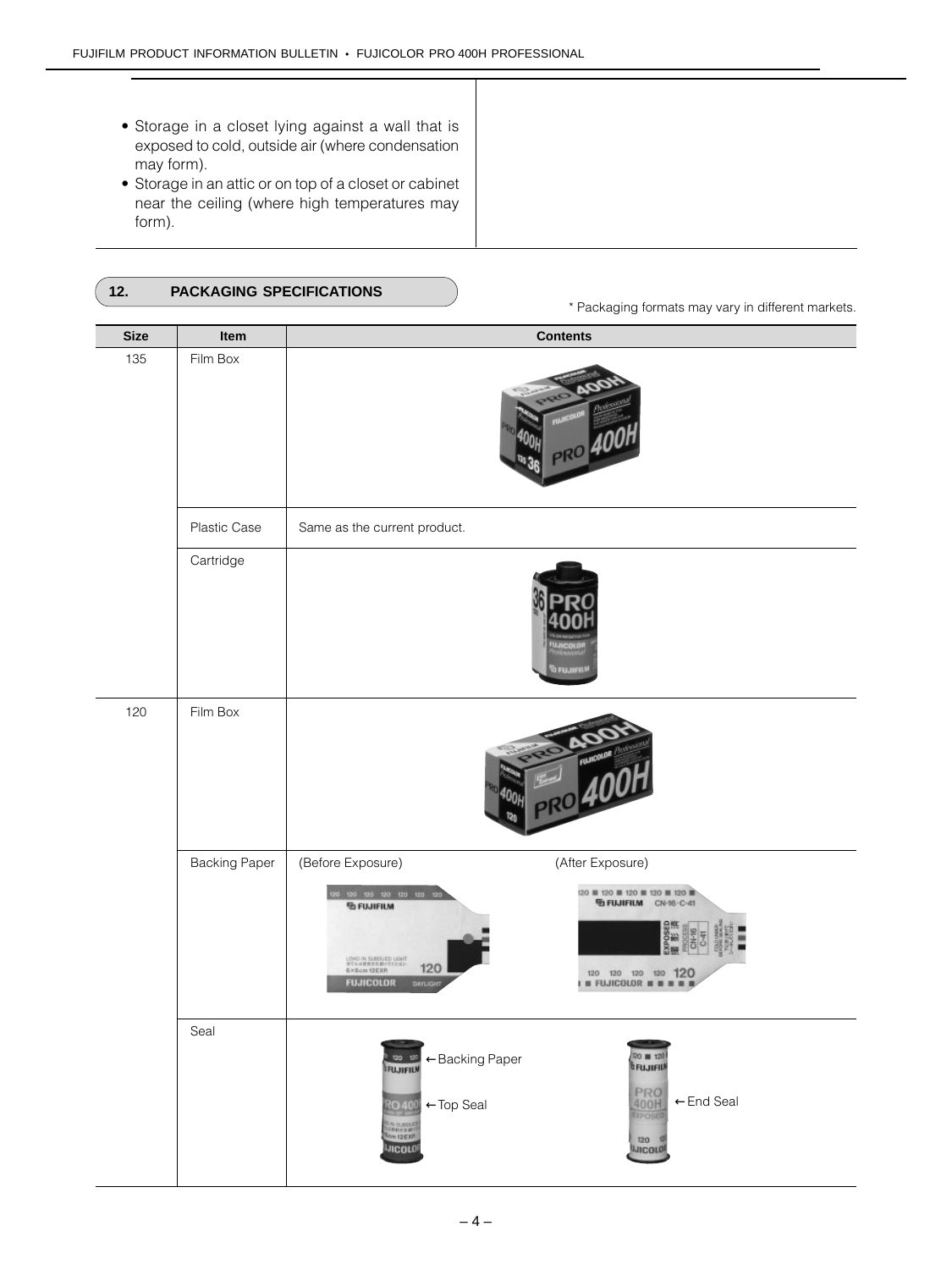| <b>Size</b> | Item                 | <b>Contents</b>                                                                                                                                                                                                   |
|-------------|----------------------|-------------------------------------------------------------------------------------------------------------------------------------------------------------------------------------------------------------------|
| 120         | Envelope             | <b>FINICOLOR</b><br><b>ROK</b><br>PRO 400H<br>120 ISIW<br>120456 20061                                                                                                                                            |
| 220         | Film Box             | <b>AOO!</b><br><b>FUJICOLOR</b><br><b>PRO</b>                                                                                                                                                                     |
|             | <b>Backing Paper</b> | (Before Exposure)<br>(After Exposure)<br><b><i><u>G</u></i></b> FUJIFILM<br>1/220/1/220/1/220/1/220<br>1/1220<br>220,<br>220<br>//220///220/// CN16 C-41<br>220/// 220/// 220///<br>FUJICOLOR DANIGHT             |
|             | Seal                 | <b>BEUJIFIU</b><br>FUJIFILM<br>←Backing Paper<br>$\frac{1}{220}$<br>20/// 22<br><b>PRO</b><br>←End Seal<br>←Top Seal<br>400H<br>040<br><b>LIPOSED</b><br>IN SUBDU<br>0///22<br>$\frac{1}{220}$<br><b>FUJICOLD</b> |
|             | Envelope             | cui Fualcoust ru<br>PRO 400H<br>220 ISI6<br>12458 2006-2                                                                                                                                                          |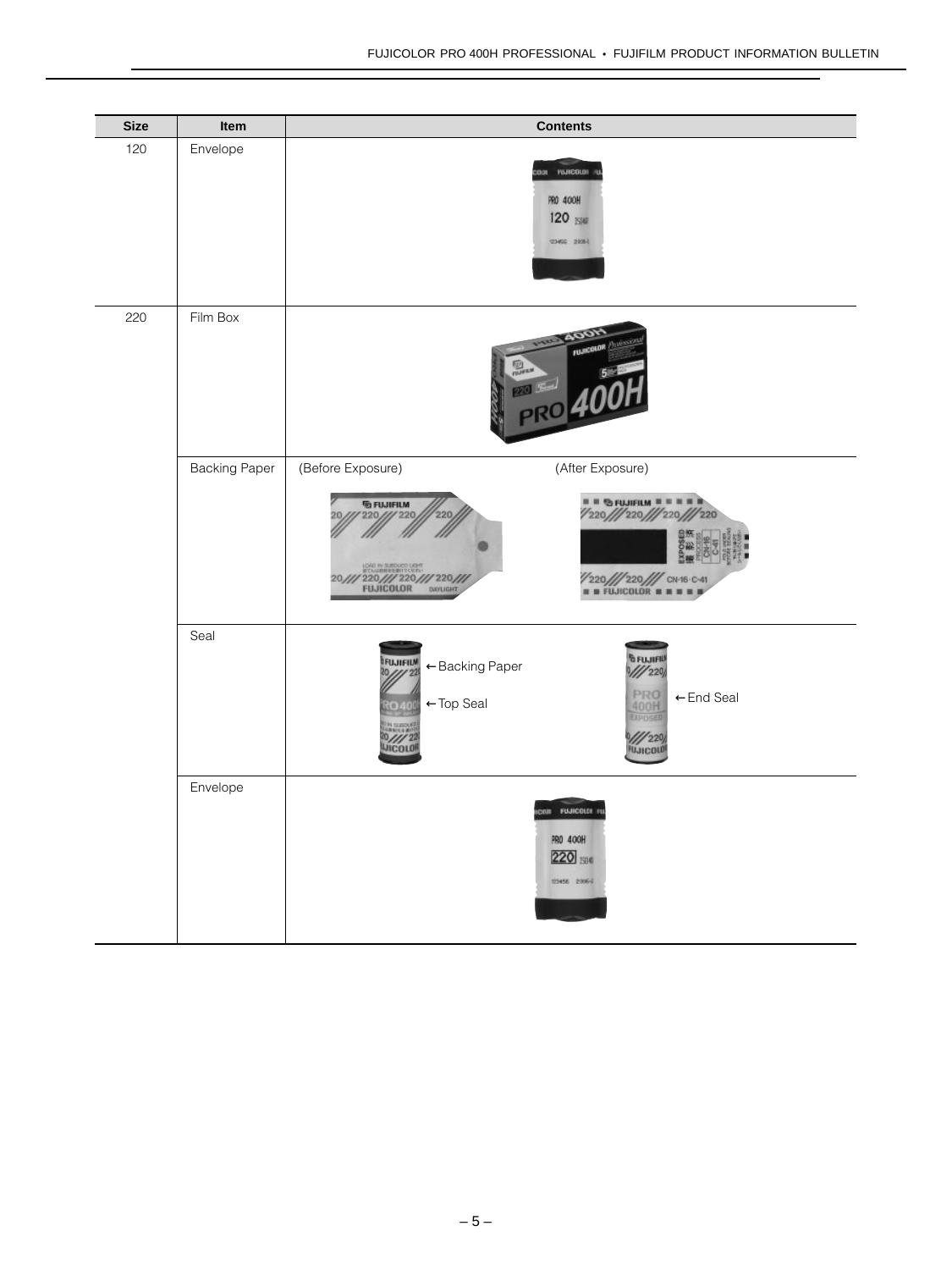#### **13. PROCESSED FILM EDGE MARKINGS AND FIGURES**

\* The side on which the edge markings are reversed is the emulsion side.

• 135 Size (36 Exp.)



• 120 Size (12 Exp. 6x6)



• 220 Size (24 Exp. 6x6)

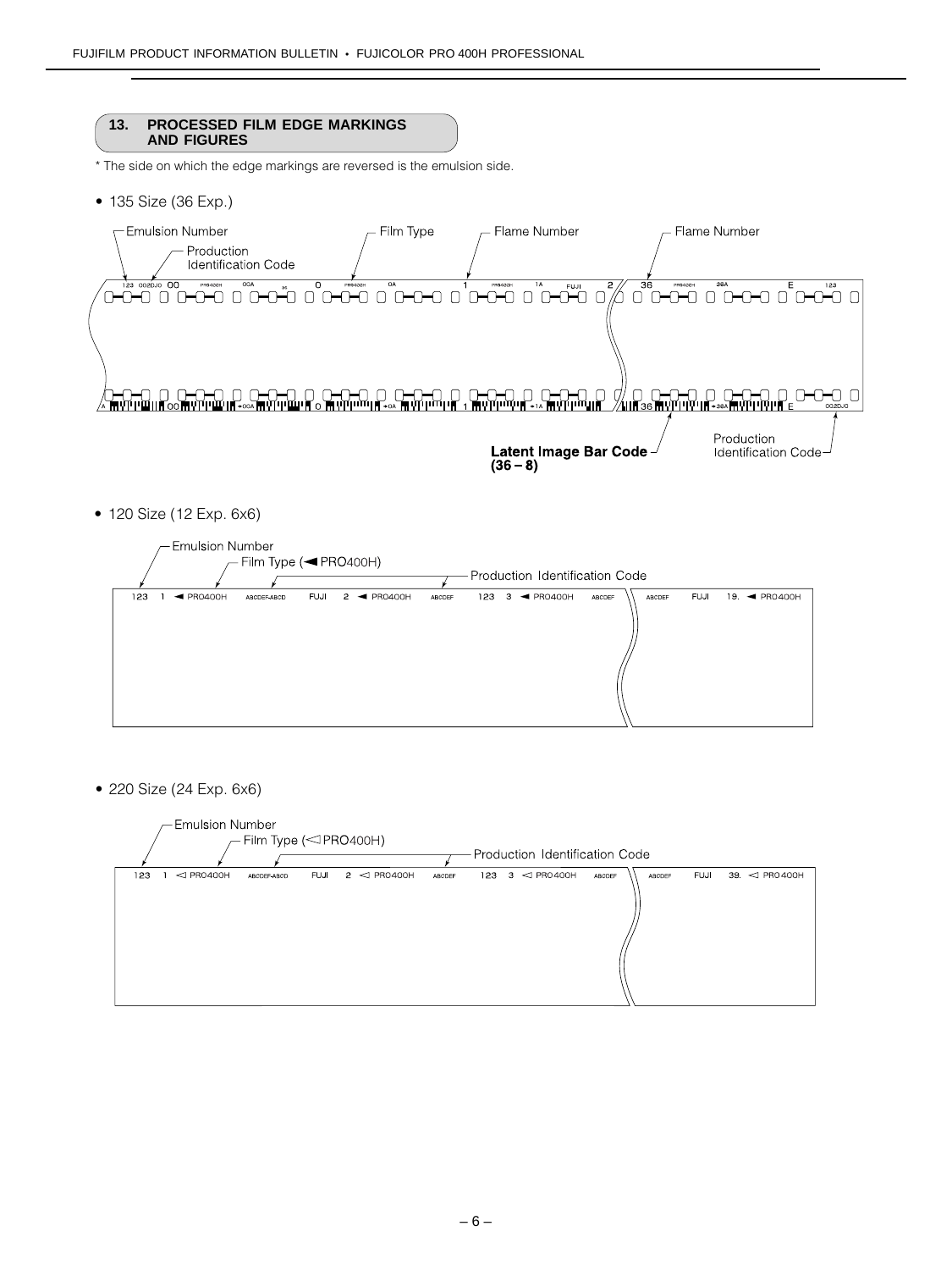#### **14. TECHNOLOGIES INCORPORATED IN FUJICOLOR PRO 400H PROFESSIONAL**

# **14-1 4th Color Layer Technology with Enhanced Optimization of Spectral Characteristics**

This film incorporates a fourth color-sensitive layer in addition to the conventional three RGB-sensitive layers in order to reproduce colors as they are perceived by the human eye. The optimized spectral characteristics of this film enable the rendition of natural colors even for photographs taken under fluorescent lights or mixed light sources. With the ability to reproduce more naturallooking shadows, this film is capable of producing a three-dimensional look with an effectiveness not found in previous films.

# **14-2 New Optimized Interlayer Effect Technology**

The control provided by the new optimized interlayer effect technology incorporated in this film makes

possible faithful color reproduction, superbly natural skin tones, and highly consistent gradation that is smoothly continuous from the highlights to the shadows whatever the situation.

# **14-3 Fine** ∑ **(Sigma) Technology**

Fine  $\Sigma$  (Sigma) Technology provides a new thin, flat grain structure that effectively increases the overall surface area of the small-volume silver halide crystals. This has enabled the adsorption of a greater amount of sensitizing dyes in proportion to the increase in the surface area of the silver halide crystals, resulting in the efficient absorption of a larger amount of light. This technology thereby provides a higher-than-ever effective speed, improved graininess, and smoother textual reproduction of skin and other elements.